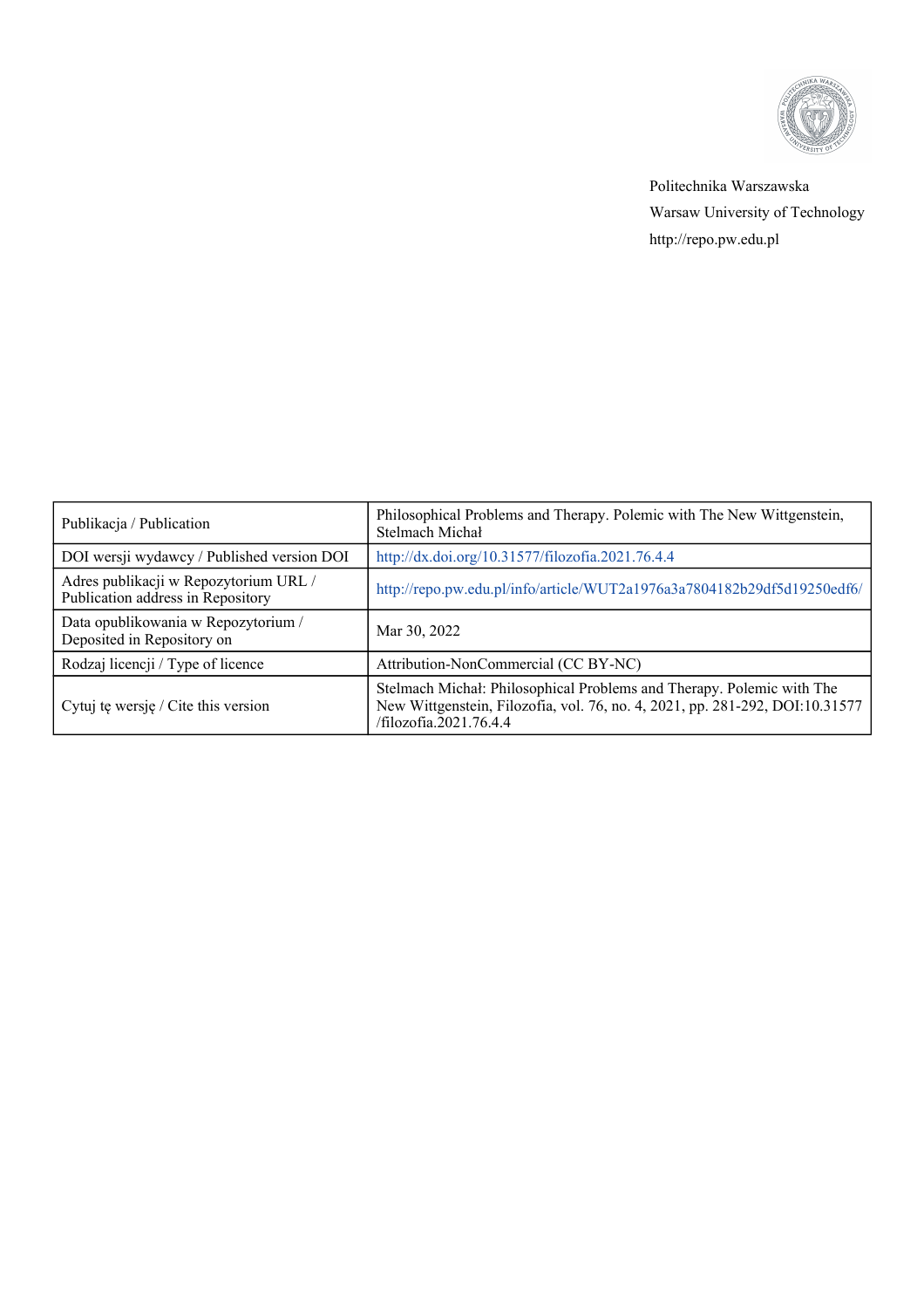DOI[: https://doi.org/10.31577/filozofia.2021.76.4.4](https://doi.org/10.31577/filozofia.2021.76.4.4)

# **PHILOSOPHICAL PROBLEMS AND THERAPY. POLEMIC WITH** *THE NEW WITTGENSTEIN*

MICHAŁ STELMACH, Warsaw University of Technology, Department of Administration and Social Sciences, Warsaw, Poland

> STELMACH, M.: Philosophical Problems and Therapy. Polemic with *The New Wittgenstein* FILOZOFIA, 76, 2021, No 4, pp. 281 – 292

The paper argues against the interpretations of Wittgenstein's philosophy by Conant, Diamond, and Crary presented in *The New Wittgenstein*. Such interpretations are based on the concept of mere (or plain) nonsense and try out a strategy of translating Wittgenstein's work into the idiom of therapeutic philosophy. In my argumentation, I show that it is impossible to effectively interpret *Tractatus* in the way proposed by Conant, Diamond and Crary. This fact has consequences for the concept of mere nonsense. If *Tractatus* is mere nonsense and means nothing, it is impossible to use the *Tractatus* method to identify logical object like problem or philosophical problem and finally identify mere nonsense. If philosophy as a therapy is to cure philosophical problems, then we must have a criterion that allows us to identify such problems as philosophical problems and, consequently, the entire therapy as a philosophical therapy. The concept of mere nonsense does not provide such a criterion. Without such a criterion, the therapy proposed by mentioned authors is a therapy with the use of any tool directed against anything. If we reduce understanding of the author's understanding only and not of his work, there is no reason why this activity should be described as philosophical. My argumentation shows that the consequences of the methodology derived from *The New Wittgenstein*'s basic postulates, will always be confusing and will usually lead to contradictions, arbitrariness, or lack of connection with interpreted text.

**Keywords**: Wittgenstein – New Reading – Therapy – Philosophical problems

### **Introduction**

The paper deals with the therapeutic aspects of Wittgenstein's early philosophy and refers to the latest interpretations of his thoughts. Classics of the therapeutic trend are Alice Crary, Cora Diamond and James Conant. Their interpretations already have their followers and are becoming stronger in the market of philosophical ideas. The purpose of my text is not to present *The New Wittgenstein's* content, or more generally, the new reading. The aim is to polemic some of *The New Wittgenstein's* fundamental claims about solving basic philosophical problems.

Filozofia 76, 4 $281$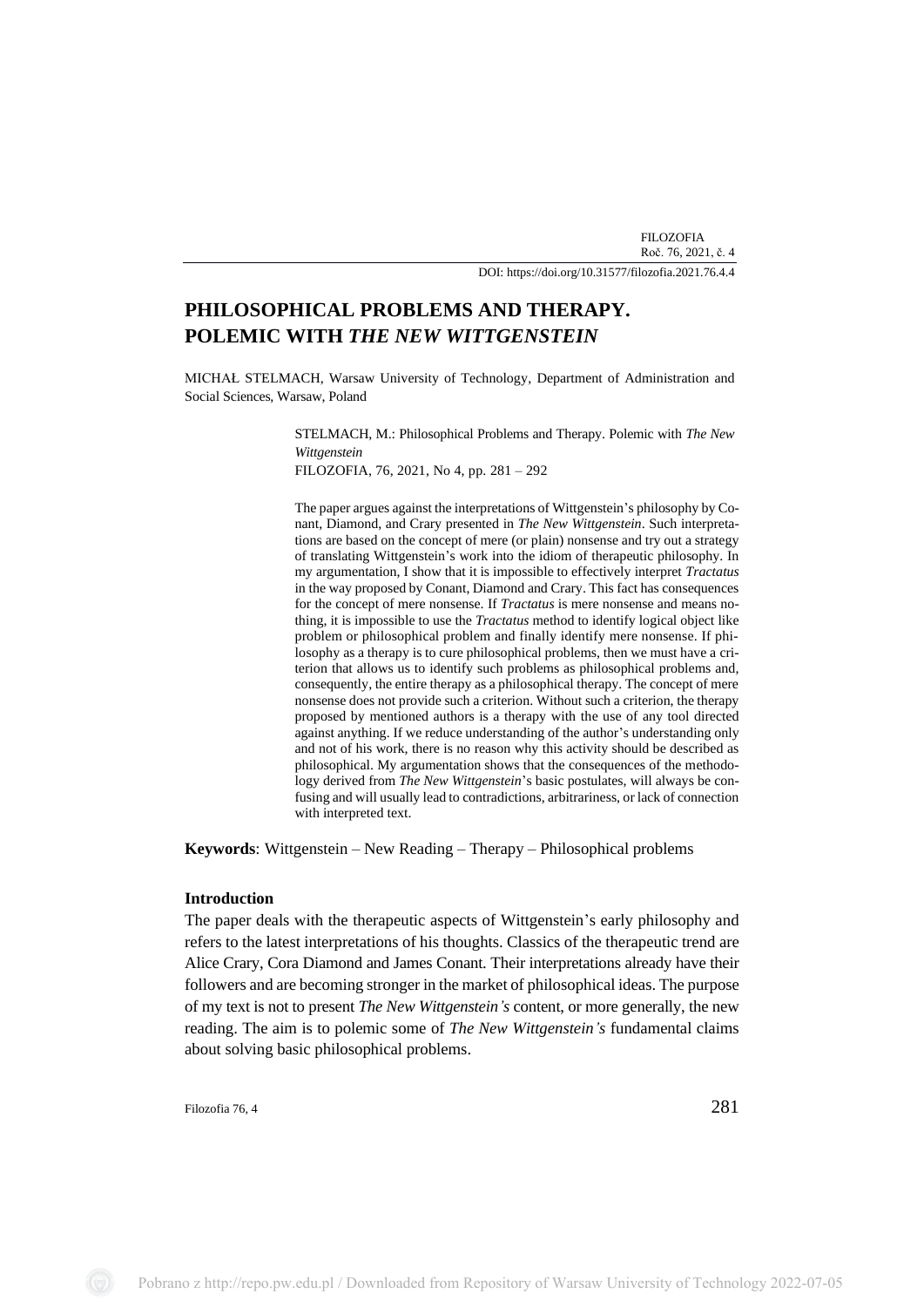Crary places the main emphasis on the therapeutic reading of Wittgenstein in (Crary, Read 2000,  $1 - 18$ ). The article of Conant (Conant 2000, 174 $-217$ ) and Diamond (Diamond 2000, 149 – 173) are mainly devoted to how to read *Tractatus*. Their interpretation focuses on Wittgenstein's statements in *Preface* (Wittgenstein 2005, 3 – 4), and in the final theses that, the book's propositions are nonsense (Wittgenstein 2005, 6.54). They are nonsense, and stating this fact is at the same time a way of philosophically valorising the message contained in these sentences (or not contained). The knowledge that the philosophical problem does not exist shall have a therapeutic effect on the *Tractatus* reader. Diamond and Conant argue that when Wittgenstein describes his sentences as nonsensical, he does not mean that they are incorrectly constructed, but we can understand what he is trying to say; they are not logically different from gibberish like "piggly wiggle tiggle", so we should abandon the idea that they are trying to say anything (Diamond 2000,  $151 - 153$ ).<sup>1</sup> Diamond and Conant thus describe the mere concept of nonsense.<sup>2</sup> There is only one concept of nonsense; what is nonsense is the same as other nonsense.<sup>3</sup> They, therefore, claim that there is no difference within *Tractatus* between important (or illuminating) and mere (or plain) nonsense, which difference plays an important role in traditional interpretations. Any nonsense is, in their view, mere or plain nonsense. Philosophical therapy is intended to show us that there is no point worthy of attention that does not prove to be nonsense. Everything that can be said expresses sentences that make sense and the rest, including *Tractatus* itself, is mere nonsense.

Such a formulation of the validity of the framework theses of *Tractatus* stands in direct opposition to standard interpretations, according to which the theses of the book are authentic statements which are steps in the argumentation on the representational character of the language and according to which the framework description of *Tractatus*' theses as nonsensical is the conclusion resulting from this argumentation. In such interpretations, the *Tractatus* framework describes logical divisions among

<sup>&</sup>lt;sup>1</sup> Crary wrote: "Diamond and Conant argue that when Wittgenstein describes his sentences as nonsense, he does not mean they are improperly formed but we can still make out what they are trying to say. Rather, he means that they are not logically distinct from gibberish—i.e., to use one of Diamond's examples, not logically distinct from 'piggly wiggle tiggle'—and that we should give up the idea that they are trying to say *anything*. (Diamond and Conant refer to this as an *austere* view of nonsense.)" (Crary 2000, 12).

<sup>2</sup> There are various names for nonsense in literature: "mere nonsense", "plain nonsense", "austere conception of nonsense", etc. See Diamond (2000, 155), Conant (2000), Hacker (2000), Ulatowski (2020), Wawrzyniak (2020).

 $3$  Conant wrote: "Mere nonsense is simply unintelligible—it expresses no thought. [...] The austere conception […] holds that mere nonsense is, from a logical point of view, the only kind of nonsense there is" (Conant 2000, 176 – 177). Conant and Diamond added: "[…] resolute reading is committed to rejecting the idea that the *Tractatus* holds that there are two logically distinct kinds of nonsense" (Conant, Diamond 2004, 48).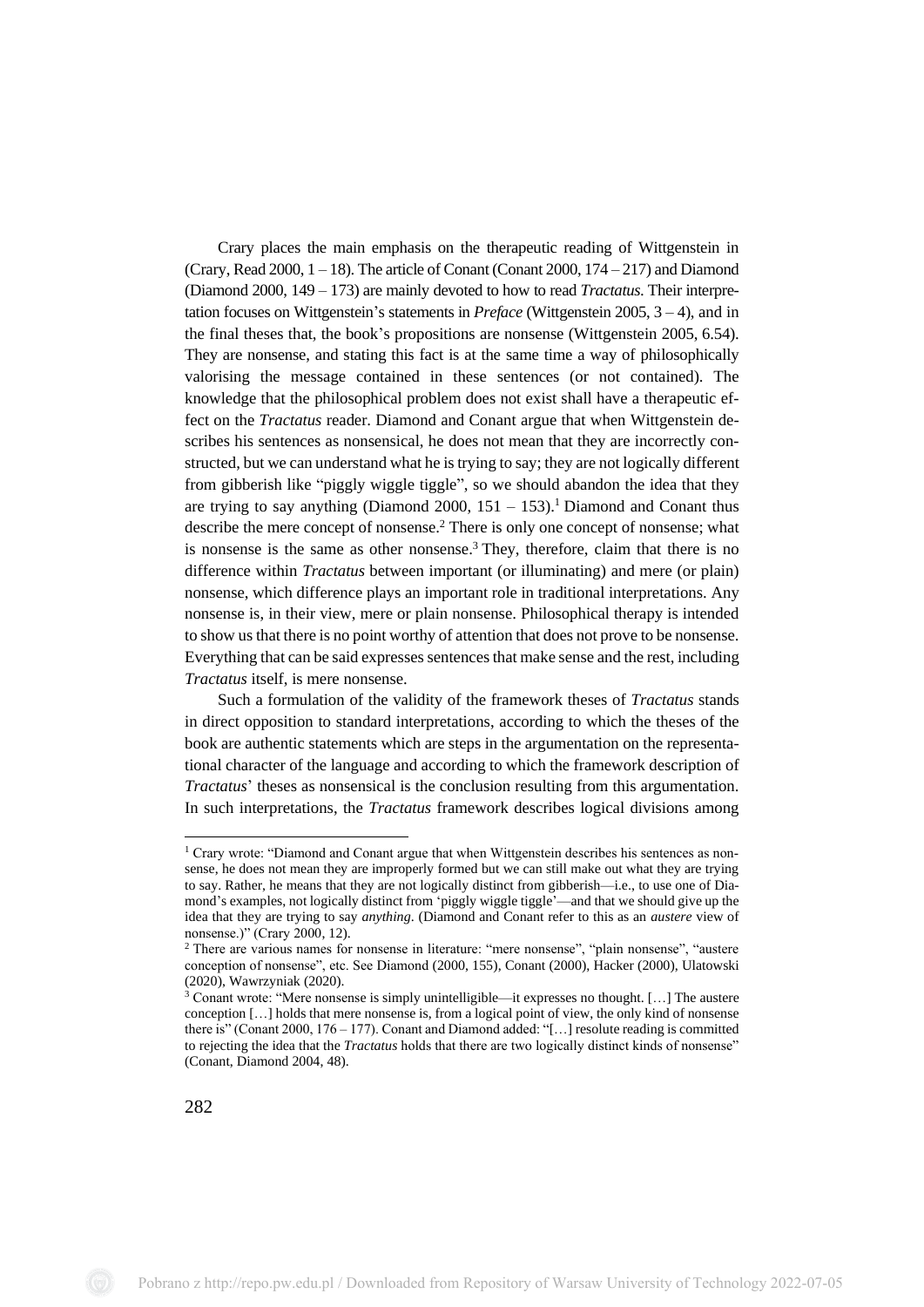the types of nonsense, which, according to Diamond and Conant, the book in its entirety allows us to doubt. The guiding idea of these interpretations is that the *Tractatus*' metaphysical theses, although formally nonsense for Wittgenstein, somehow achieve their purpose in *showing* what they cannot *say*. Such theses are, therefore – as I see it – treated as logically different from "piggly wiggle tiggle". Consequently, their possible therapeutic dimension will be based on some theoretical considerations and not just a pure declaration.

In this article, I will argue against *The New Wittgenstein's* basic statements on solving philosophical problems. My objections can be summarised in the following list:

1) An unwanted consequence of *The New Wittgenstein's* interpretations is the fact that such interpretations declare therapeutic potency of unlimited range and this fact probably eludes the authors; consequently, such therapies declare the possibility of curing every problem (if they can identify the problem at all); and this is because they do not provide good criteria for identifying a specific philosophical problem (since a philosophical problem can be any problem, then philosophical therapy is directed against every problem).

2) The philosophical therapy of which the authors of *The New Wittgenstein* speak is impossible to implement because it is unknown which problem requires treatment.

3) There is also no reason why the *Tractatus* (or any other text by Wittgenstein) should be the central text of philosophical therapists; thus, interpreting Wittgenstein seems to be an arbitrary choice and devoid of logical or substantive meaning.

4) And if such therapy nevertheless works on some philosophers, it is only the result of the placebo effect.

5) For the defence of such therapies, on the contrary, one would have to be able to give at least a criterion distinguishing a philosophical problem from a non-philosophical one; that is to say, one would have to express a philosophical thesis and thus return to the concept of important or illuminating nonsense; in other words, in order to defend an interpretation, one would have to contradict it.

In a further part of the article, I will develop this argumentation.<sup>4</sup>

<sup>4</sup> There have already been various efforts to argue against new reading and respond to the raised objections. Some of the arguments against new reading may come close to mine. I would like to point out the relative independence of my critique from existing positions. The objects of criticism that are in relation to my text are the concepts of nonsense (Hacker 2000; Williams 2004; Ulatowski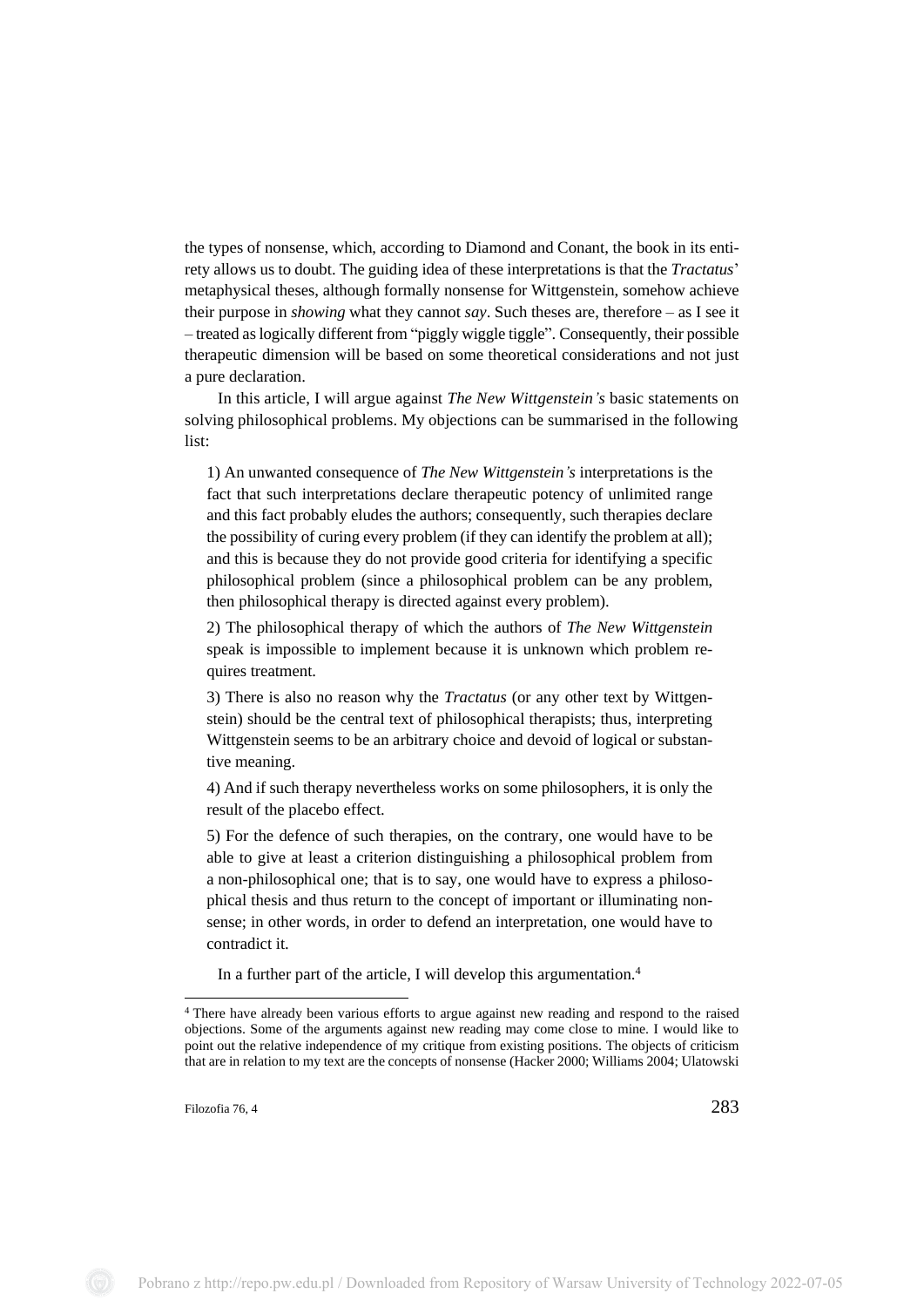# **On philosophical problems. Arguments against an interpretation of** *The New Wittgenstein*

The therapy proposed by Wittgenstein is designed to extinguish philosophical problems and make them disappear (Wittgenstein 2005, 6.521). The problems originally exist or at least make it seem so. Such a problem can take various forms; some will be more substantial and others less. For example, if someone does not understand a logical issue, it is possible that proof has not been invented yet, but it is also possible that he has not heard the speaker or read the article, e.g., tired, or in distracting conditions. In the first case, the correct answer to the problem will be to look for proof. In the latter case, e.g., repeating the reading activities in more understandable circumstances. However, if we do not adopt such a broad, family character of the term "problem", which allows for both a lack of logical justification and distraction, then we still need to have arrangements to distinguish the problem from something that is not a problem. The same is true even if we only think that something is a problem, or if something has to be, after being criticised, an apparent problem. Therapeutic interpretations<sup>5</sup> inevitably incur some logical costs associated with identifying an object, such as a "problem". Interpreters know what a problem is. This is the case even if we do not ultimately intend to solve a given problem other than by showing that it is meaningless or an apparent problem. Because in a language game about a problem, we have to assume that it makes sense to consider something as a problem. This can only be done if the problem is even hypothetically identifiable. What do I mean by "hypothetically"? Even if it were to turn out that the problems do not exist, we have to know

<sup>2020;</sup> Wawrzyniak 2020; Crary, Read 2000; Conant, Diamond 2004; Diamond 2004; Diamond 2011; Diamond 2014; Read, Hutchinson 2006; Kuusela 2006) and elucidations (McGinn 1999; Wawrzyniak 2020; Crary, Read 2000; Conant, Diamond 2004; Bronzo 2012). My aim is to make a new critical argument that is relatively independent of others. My argument deals with more general problems than previous ones. So far, individual concepts belonging to Wittgenstein's philosophy have been attacked. The existence of philosophy, as therapy or non-therapy has been the safeguard of our dispute. We know that philosophy exists and what it more or less is. We know that nonsense is a concept that interests the philosopher; we are arguing only about the details of that interest. My argument deals with the identification of philosophy and philosophical problems in general. It shows that, following the methodology of *The New Wittgenstein*, we have no good criteria for identifying philosophical problems, for identifying philosophy itself, distinguishing it from other activities, that we have no reason to call our project "philosophy", "therapy", and "philosophical therapy", and then that we have no reason to read Wittgenstein and to be suggested by his attempts to solve philosophical problems.

<sup>&</sup>lt;sup>5</sup> Crary wrote: "[...] the papers in this volume champion the idea of a therapeutic aim in connection with both the *Tractatus* and Wittgenstein's later philosophy [...]" (Crary 2000, 3). See Crary (2000, 11 – 12). Bronzo characterised the name "therapeutic reading": "[…] a title intended to track Conant and Diamond's view that in his early work, just as much in his later, Wittgenstein did not aim to construct philosophical theories, but rather only to provide us with tools for dissolving philosophical problems" (Bronzo 2012, 47).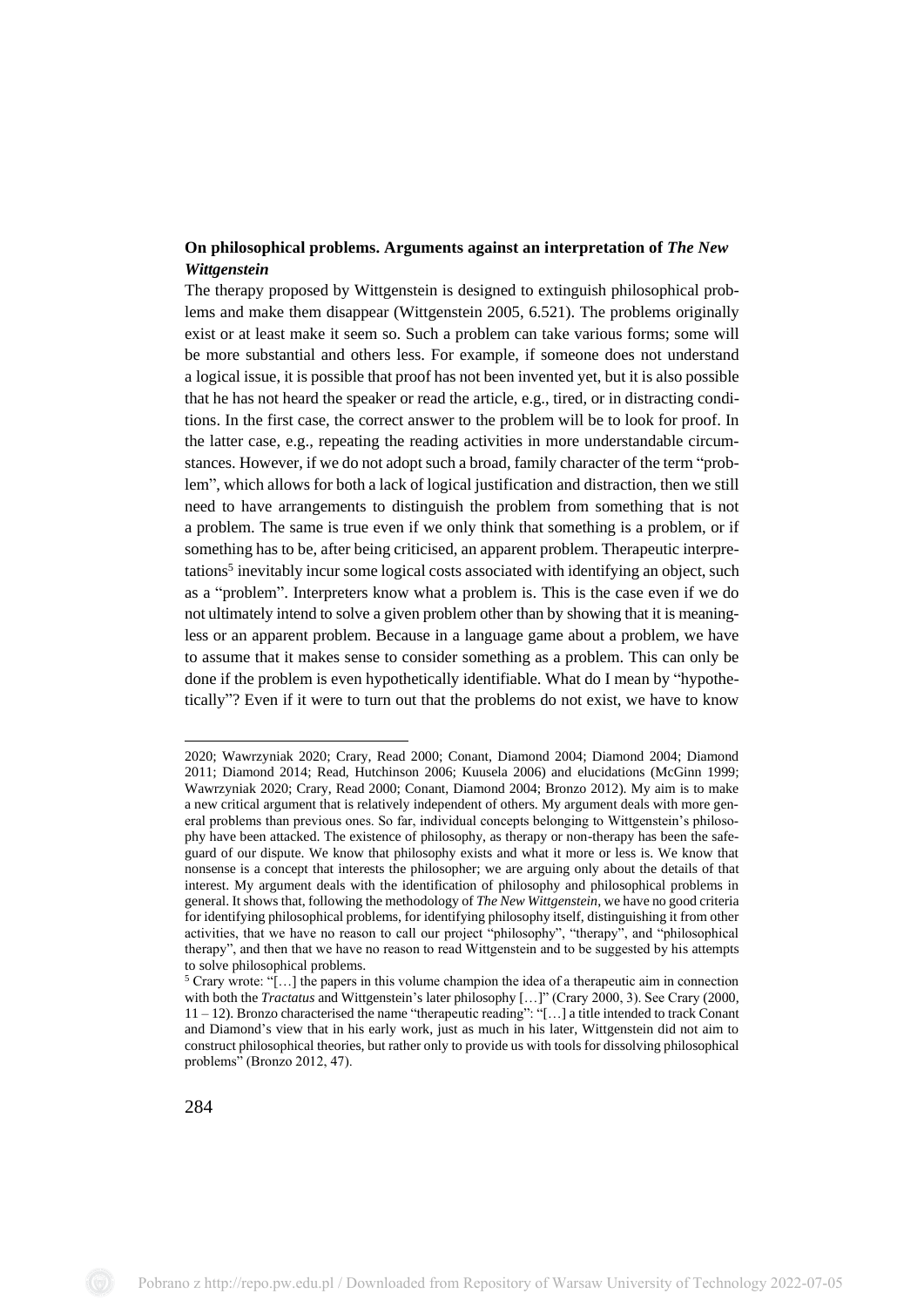(or at least unclearly anticipate) what is being sought and what is then excluded. The game makes sense if we have candidates to be a "problem" and some – even vague – reason why we accept or reject proposals as "problems". This is quite a good ground for argumentation because something has already been established. The resolute interpretations must assume the existence of more or less precise operation to identify the problem. I believe that the interpreters should be ready to pay the logical costs associated with this assumption.

In order to identify a problem, one needs to have some arrangement to distinguish the object-problem from other objects. I would argue for logical or philosophical arrangements, but I can use such arrangements because a serious philosophy and complex problems are demanding such solutions. Another situation is someone who will argue that there are no philosophical findings but only mere nonsense (Diamond 2000, 153). Probably – and I declare a reading in accordance with the principle of charity – advocates of plain or mere nonsense refer to some kind of linguistic habit. That is to say, they will not opt for a "hard" definition of the problem, because there is a risk that something philosophical could be said then, or as Wittgenstein prefers to call it – *show* (Wittgenstein 2005, 4.1212), but instead refer to the fact that the X community uses the word "problem" in a Y-style. The question here is whether the community uses the word in a legitimate, logical, and transparent way and whether there is no risk that the problem will be unidentifiable or that each object of the universe will fulfil the criterion of being a problem (although we do not know what that criterion is because the interlocutor does not agree to give it). If the philosophical and logical considerations are not attractive to us, we can deal with them differently. Let us assume, according to the principle of charity, that we have a current understanding of the word "problem", and this is a situation that fully satisfies us. Let us assume that we can distinguish between problems and non-problems, and we do not want to investigate this issue because we have doubts about the possibility of the success of such investigations (we assume that it is based on nonsense itself). Then – let us assume – such therapy can identify the problem and (if it is a good therapy) solve it.

Even if we agree that we can identify problems in this risky way, the case does not end here. Some difficulty that we cannot ignore is the fact that *Tractatus* talks about *philosophical* problems. I conclude that this is so, not only because the words "philosopher", "philosophy", "philosophical", "philosophise" appear in this short text, including the title thirty-three times, but also because there is a clear statement in the *Preface*: "The book deals with the problems of philosophy, and shows, I believe, that the reason why these problems are posed is that the logic of our language is misunderstood" (Wittgenstein 2005, 3). It seems to me that Wittgenstein is situated with his deliberations in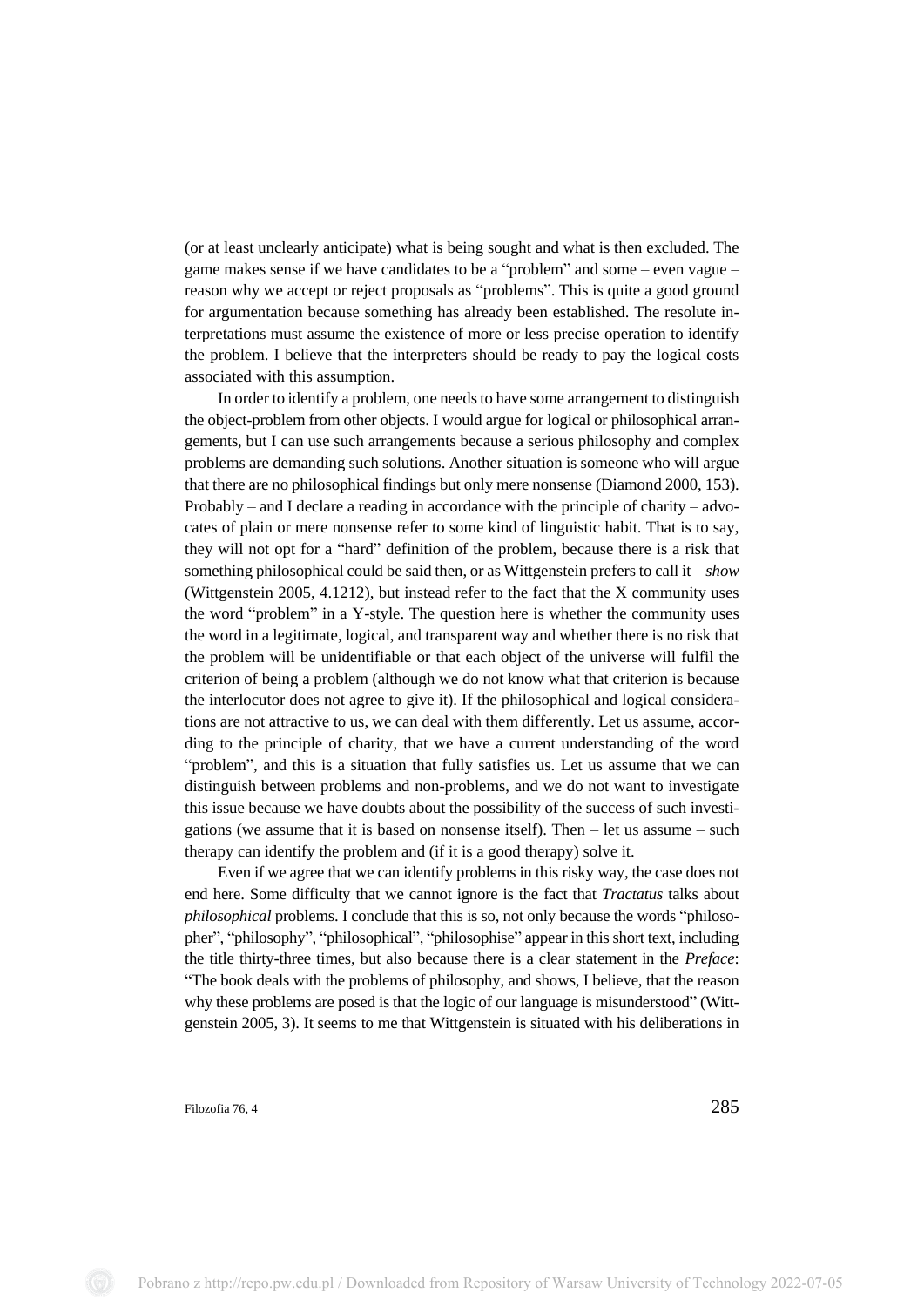the current of philosophy, even if he postulates the introduction of methods of reaching the truth and the rules of acceptance of statements that improve it, in his opinion.

Why does the qualification of *Tractatus*' problems as philosophical expose the resolute interpretation to difficulties? As before, I would like to believe that by classifying certain problems as philosophical, we can distinguish them from non-philosophical problems, and we have some reasons for this, even if these reasons are not yet clearly defined but only vaguely anticipated. The set of philosophical problems is not indeed established once and for all, and the matter of the "philosophicality" of a particular problem may evolve. Even with such a condition, it should be noted that such momentarily changing qualifications also take place according to some data. Something must be known about objects such as philosophical problems in order to find them at all. In a sufficiently rich universe, and such a universe is the world of human life, we have so many objects that it is difficult to count on an ordinary patch of luck, which will allow us to simply fall into the object-philosophical problem. The conclusion that a specific problem is simply philosophical, and – let say – this is the final word, is simply unsatisfactory. There should be a reason to call the problem specifically philosophical. Similarly, if the philosophical problems are natural for our language (Wittgenstein 2005, 3), then the qualification of them as philosophical rather than, for example, gastric must be supported by some kind of presumptions, even provisional. Otherwise, it will not be possible to distinguish between, for example, hiccups and universals (Bronzo 2012, 62 – 63). If there is no criterion for distinguishing a philosophical problem from a nonphilosophical one, then philosophical therapy cannot be distinguished from non-philosophical therapy. Healing philosophical problems becomes then indistinguishable from any other operation, about which someone declares that it is a therapy. I do not think it will even help refer to a particular community's language habit because any linguistic behaviour created within the community would create any problems, and these would be arbitrarily described as philosophical. For example, the enema applied to Good Soldier Švejk, if applied consequently and publicly promoted, could become a cure for philosophical problems. Why not?

The question is: on what basis do *The New Wittgenstein* interpretations qualify the *Tractatus*' problems as philosophical problems? An answer that would satisfy me would involve traditional-philosophical explanations on the one hand and internal *Tractatus*' criteria on the other. The resolute interpretations consider the whole *Tractatus* as nonsense (Crary 2000, 12, Diamond 2000, 151, 153). Consequently, if the *Tractatus* is nonsense, interpreters cannot invoke its internal criteria. They also cannot invoke the traditional-philosophical findings, because then they would find at least a partial correspondence between traditional philosophical problems, such as the problem of the relation of empirical knowledge to the world of facts, the problem of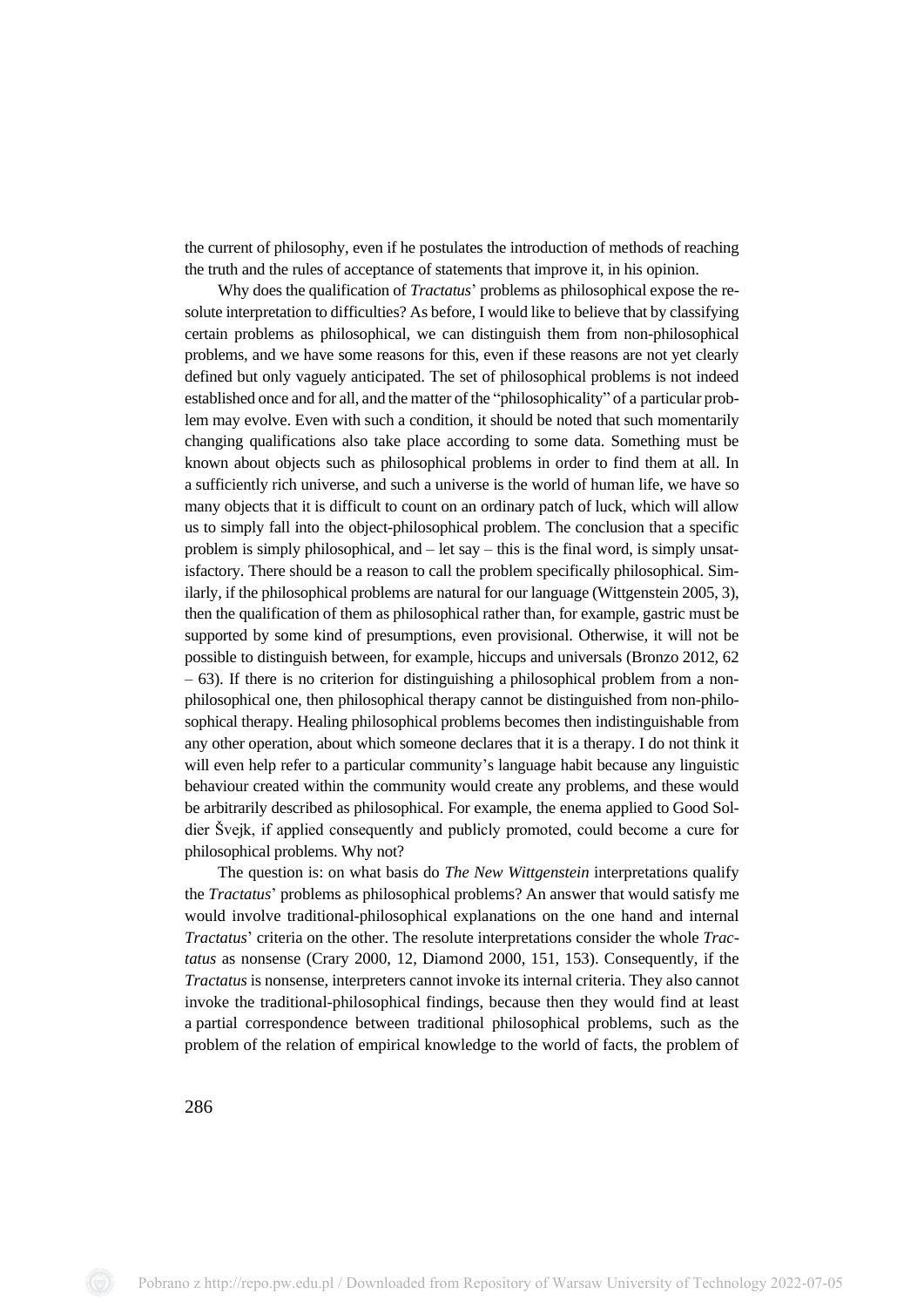the relation of language to the world, and the *Tractatus*, which takes up these examples of traditional-philosophical problems. As a consequence, such interpretations would refer to criteria that are absent from the *Tractatus* (because the *Tractatus* = mere nonsense, and this type of nonsense does not provide criteria because it cannot be understood), but somehow present in the *Tractatus* (because the *Tractatus* somehow takes up traditional philosophical issues). These are unwanted consequences.

The texts of Crary, Diamond and Conant take a somewhat different point of view. On the one hand, it will be the point of view – let us call it that – of the "existing term", on the other hand, the instinct of imitation. What do I mean? Firstly, the fact that, according to the above authors, Wittgenstein was a philosopher is given and obvious, and thus is not problematic. This is the term they just found. If that is the case, then Wittgenstein, as a philosopher, took up philosophical problems. One could say that it is a tautology: a philosopher philosophises. Only that in this way, we still do not have any criterion distinguishing a philosopher from a non-philosopher, and the existence of a series of names such as Plato or Aristotle in our history of philosophy textbooks is temporary and entirely accidental. For if the criterion of being a philosopher is met by chance, but at the same time irrevocably, it may turn out that a philosopher is, for example, anyone, which will make it impossible to reconstruct the history of philosophy, not to mention a scenario close to science fiction, when animals or other elements of nature would turn out to be philosophers. On the other hand, the situation is only apparently saved by reference to Frege, Russell, or Carnap – that means the philosophers because the same question applies to them. On what basis are they qualified as philosophers. If it were well established what it means to be a philosopher and Frege, Russell and Carnap would meet such criteria, then the *Tractatus*, in which we find several issues that coincide with those considered to be philosophical, would also be philosophical, but the philosophical issues that make it possible to make a distinction would not be identical in meaninglessness to the "piggly wiggle tiggle". The *Tractatus*, however, would say something but would not be mere nonsense. It would be illuminate nonsense in Hacker's description (Hacker 2000, 365).

The next problem is the question of the instinct to imitate. Conant, Diamond, and Crary say that our aim is to understand Wittgenstein himself, not his theory, but him.<sup>6</sup> The arguments that refer to the phrases from the *Tractatus* (Wittgenstein 2005, 3) do not take into account that the normal way of speaking is when we ask the listener after

<sup>6</sup> Conant wrote about Wittgenstein: "He does not call upon the reader to understand his sentences, but rather to understand *him*, namely the author and the kind of activity in which he is engaged-one of elucidation" (Conant 2000, 198). Crary wrote: "[…] he stresses that recognition of the nonsensicality of the book's sentences reflects an understanding of the book's author and not, as we might have expected, of those sentences themselves" (Crary 2000, 13). See Diamond (2000, 155).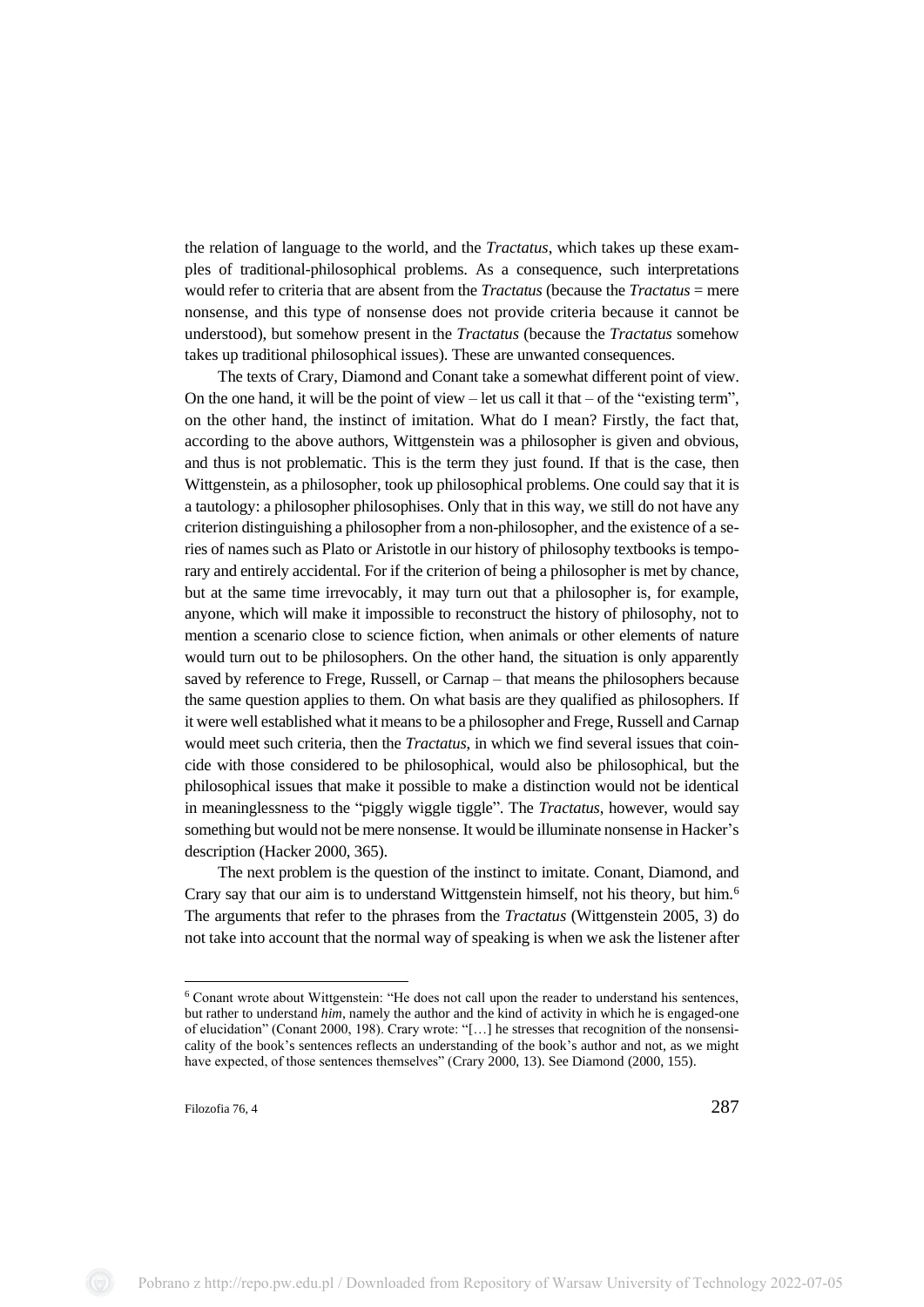the theoretical statement: "do you understand me?" and response is: "Yes, I understand you". And it does not necessarily mean that such a phrase is built on opposition: either to understand Wittgenstein or what he wrote. That is not the point of my argument. Whether we understand Wittgenstein with his theory or Wittgenstein without his theory, we have already incurred some logical costs in talking about the philosophical problems. If we do not have good reasons to describe someone as a philosopher, someone's problems as philosophical, because we have just rejected philosophy and *Tractatus*, then we can, in fact, do what someone describing ourselves as a philosopher does, for example, reject propositions as nonsense. And such someone, speaking about everything he hears that this is nonsense, may even look like a philosopher with proper dramatic acting. However, this does not eliminate the groundlessness of our imitation. If we do not know what a philosophical problem is, we have no reason to imitate Wittgenstein and anyone else who calls himself a philosopher. The fact that Wittgenstein had harmonious facial features, a fascinating personality, or a good aphoristic style can provide the basis for the instinct to imitate. However, like any instinct of this kind, it does not solve the question of legitimacy. Regardless of whom I follow, I do it in an unreasonable way. If, on the other hand, I have grounds for imitating Wittgenstein in his philosophical activity, then I either have some concept of the "philosophicality" of the problems he raises (then I examine the correspondence of these problems with Wittgenstein's problems), or I return to the *Tractatus* = illuminating nonsense conception.

Resolute readers perfectly identify philosophical problems, (that is, in practice, they do something different than they declare). They take the problem they are trying to solve to a higher level. For the problem of self-referral in *Tractatus* is persistently replicated like a malicious virus. Resolute interpretations try to respect Wittgenstein's intentions, and where Wittgenstein speaks of nonsense, they take it seriously. "Nonsense is nonsense" (Diamond 2000, 153). The trap is that if we consider that "*Tractatus*=mere nonsense", we fail to complete the task of resolute reading (Hacker 2000, 383, 385). Then we will not find the criterion for identifying philosophical problems. And if we find them in a concept of philosophy other than *Tractatus* postulates, it will still turn out that our interpretation is wrong in qualifying *Tractatus* as mere nonsense because at least part of the *Tractatus* will fit traditional philosophical problems. In the first case, the interpretation is unfounded, and in a strong sense, which is to say, it is unfounded not only by its logical controversy but also by the name it gives to its objects (e.g., philosophical problems). The second case is wrong because it denies the objects the qualities that it must then give them.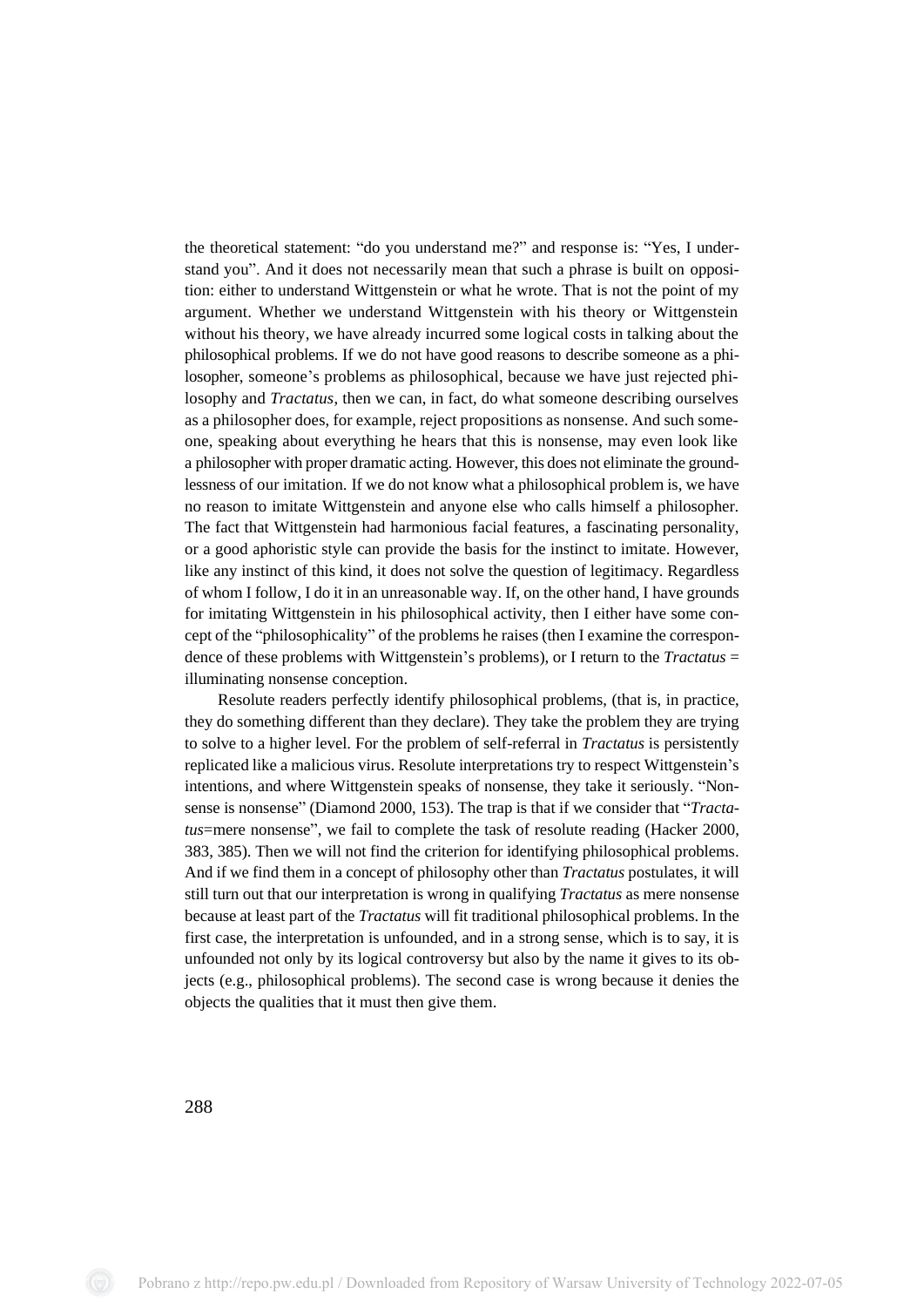The unwanted consequences of resolute standpoint are that in the absence of a criterion for identifying philosophical problems (here we have not gone beyond the alternative of groundlessness or contradiction), it will turn out that our therapy is unable to determine a reasonable range of its effectiveness. It is a therapy that potentially cures any problem since  $-$  in the conditions where it is impossible to identify philosophical problems – any problem can turn out to be cured by the therapy. Headache? If you can identify the problem and this is the problem, and it can be a philosophical problem (why not?), then read Wittgenstein. Hiccups? If that is the problem, then read Wittgenstein.

There are, unfortunately, more consequences of this type. If "*Tractatus* = mere nonsense", then there is really no reason to read it, invoke it, and finally – write interpretations. The practical error is, of course, that we learn about the senselessness of the undertaking from *Tractatus* itself, but we say that it is not so. So, in order to be able to accurately assess *Tractatus*, the reader must read the *Tractatus* and then state that it is pure nonsense, that is, that he did not learn anything from it, also that *Tractatus* is pure nonsense. So, the reader learns from the *Tractatus* how to qualify certain types of statements, but without learning anything from *Tractatus*, he also does not learn it. He learns and does not learn. This is roughly a contradiction. The above consequences can be formulated differently: if *Tractatus* is just mere nonsense, there is no reason for it to be considered by philosophical therapists. If we do not know the philosophical problems, we cannot correctly decide whether *Tractatus* actually overcomes them or takes them at all. So again, we are faced with the alternative of groundlessness (because we use a text which, in our opinion, means nothing) or contradiction (because we do exactly what we say we do not do – that is, we return to the concept of illuminating nonsense, declaring a break with it).

Outside the scope of control of *The New Wittgenstein* interpretation, there is probably also a consequence that invalidates the other side of the problem-therapy relationship, i.e., the therapy itself. Since therapists are not able to limit the scope of the medicine's action the same therapy may actually turn out to be anything, any action (if we know from somewhere that it must be an action and not something else). The lack of criteria causes philosophical therapy to cures any problem (provided that we know what the problem is). Instead of reading a demanding and difficult philosophical work, anything could be recommended. Each of the following recommendations is suitable as a remedy for a philosophical problem: "leave", "clean up your apartment", or "scratch your nose". The risk of such therapies is not that they are ineffective (I will discuss the placebo effect) but that they are pointless and therefore impossible. The cure can be both reading the *Tractatus* and scratching your nose, i.e., both reading the *Tractatus* and not reading the *Tractatus*. So, carrying out therapy can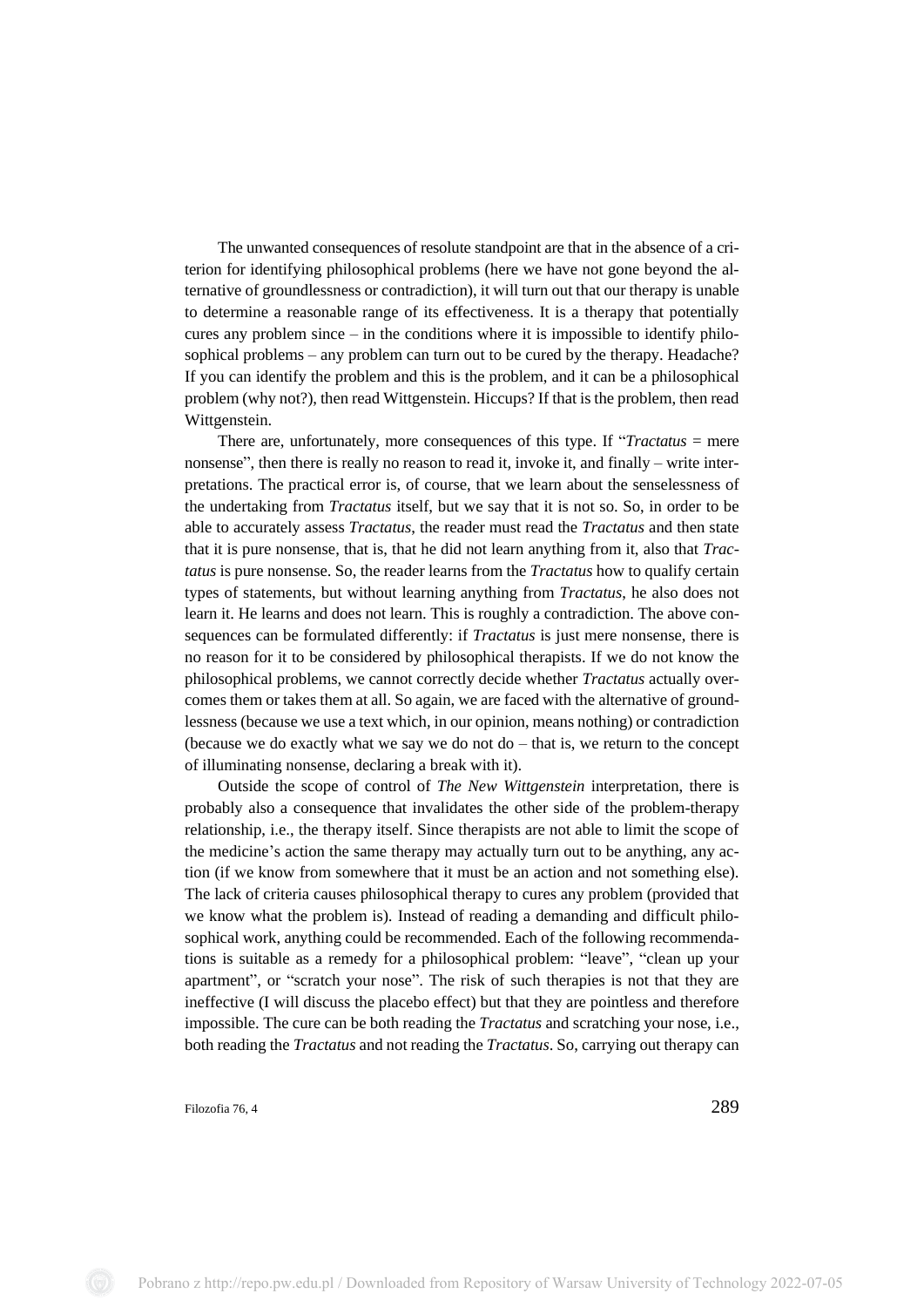be about not carrying out therapy. Such consequences in philosophical interpretations are obviously unwelcome.

If such a therapy still works on some readers, it is an effect analogous to a placebo effect. The problems, which traditionally, as well as according to the *Tractatus*, we could describe as philosophical problems, are complicated. If somebody feels that they are cured of them with the notoriously emphasised nonsense of such problems, it is probably not difficult to become discouraged. These are matters that require concentration and effort, so the therapy consists of the fact that whatever you do not do, you will still be a philosopher; if only this "whatever" is called a philosophical therapy, it may seem attractive in the era of instant culture. However, such a therapy's operation is not based on any believable finding and therefore by defending it, we are defending the placebo effect, which de facto is not discussed.

If we were to try to defend philosophical therapies, it would be necessary to return to the issue of the criterion distinguishing a philosophical problem from a nonphilosophical one, or preferably at least provisional justifications for what we consider a problem at all. Consequently, we would be faced with a choice rooted in tradition, in the *Tractatus,* or elsewhere. Between the different ways of rooting, it is possible to show important connections, and in any case, the operation of valorising the validity of the methods of getting to the truth will require the philosopher to refer to his own activity. To give an example of such a different source of rootedness, let us imagine that someone rejects the *Tractatus*'s theses because they do not like it. They then show that they consider liking to be an acceptable method of carrying out philosophical valorisation. In turn, this method can be further criticised. If someone takes part in the "philosophical game" on fair play principles, then – I assume – they are ready to bear the logical costs connected with the game. The operation of granting or denying sensibility is always based on certain more or less legitimate grounds.

The defence of *The New Wittgenstein* interpretation will aim either at unjustified grounds (demonstrating which ends the discussion simultaneously) or at justified grounds. In turn, the justified grounds are those which will either refer to philosophical tradition, or *Tractatus*, or both, or something else. If tradition is the one, then it will be partially found in *Tractatus* as well, and therefore the interpretation will not be accurate because it will deny its object the qualities that it will then be given. If directly to *Tractatus*, it will be contradictory based on using findings that cannot be used. If to something else, the question is – to what? If all philosophers have so far been wrong, then they have also been wrong in establishing their problems, so when playing a philosophical game, I am on the ground of the same error; if I do not play the philosophical game and – let us assume – I do not make the mistake of the previous philosophers, then I have no reason to call my game "philosophical" because by not continuing with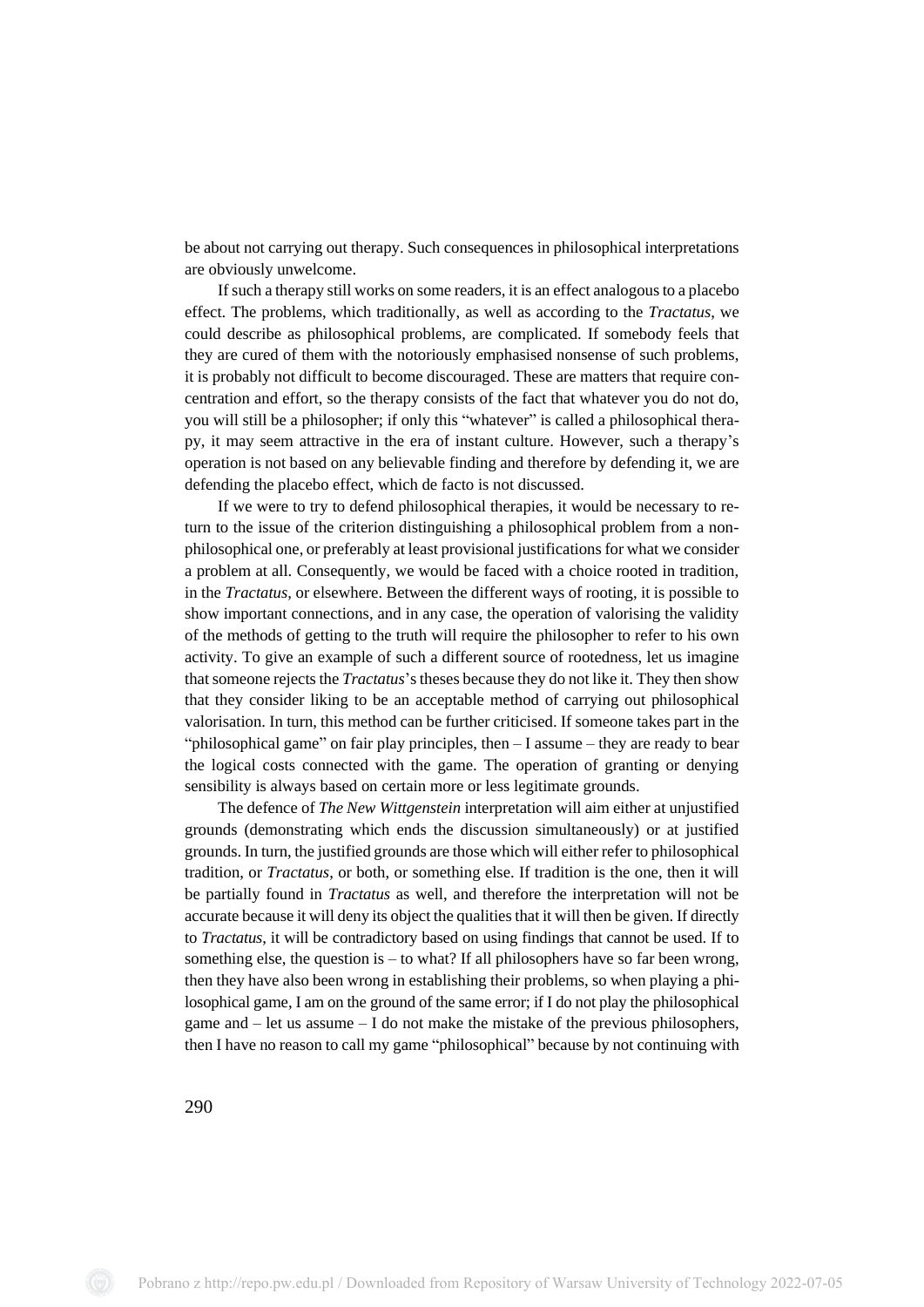the mistaken subject matter, I do not have a right to succession the name (apart from the simple fact that the judgement of reasonableness itself belongs to the game it wants to invalidate in this case).

## **Conclusion**

To summarise, it follows from the above that the invalidation of philosophy by using the concept of mere nonsense as a description of the normal philosophical language will inevitably be unfounded or contradictory. And an interpretation containing such an aim will inherit the characteristics of groundlessness or contradiction. Thus, defending an interpretation based on the notion of mere nonsense is impossible in conjunction with *Tractatus*.

For these reasons, I consider the discussed interpretation is unsatisfactory. Resolute reading has its good points, such as pointing out important problems, exploring the relationship between early and late works of Wittgenstein, and pointing out connections to Frege, but its discussed methodological basis is unacceptable.

#### **Bibliography**

- BRONZO, S. (2012): The Resolute Reading and Its Critics. An Introduction to the Literature. *Wittgenstein-Studien*, 3, 45 – 80.
- CONANT, J. (2000): *Elucidation and nonsense in Frege and early Wittgenstein*. In: Crary, A. Read, R. (eds.): *The New Wittgenstein*. London: Routledge, 174 – 217.
- CONANT, J., DIAMOND, C. (2004): *On Reading the* Tractatus *resolutely. Reply to Meredith Williams and Peter Sullivan*. In: Kölbel, M. – Weiss, B. (eds.): *Wittgenstein's Lasting Significance*. London: Routledge, 46 – 99.
- CRARY, A. (2000): *Introduction*. In: Crary, A. Read, R. (eds.): *The New Wittgenstein*. London: Routledge,  $1 - 18$ .
- CRARY, A., READ, R. (2000): *The New Wittgenstein*. London: Routledge.
- DIAMOND, C. (2000): *Ethics, imagination and the method of Wittgenstein* Tractatus. In: Crary, A. – Read, R. (eds.): *The New Wittgenstein*. London: Routledge, 149 – 173.
- DIAMOND, C. (2004): *Saying and showing: An example from Anscombe*. In: Stocker, B. (ed.): *Post-Analytic* Tractatus. Burlington: Ashgate, 151 – 166.
- DIAMNOD, C. (2011): *The* Tractatus *and the limits of sense*. In: Kuusela, O. McGinn, M. (eds.): *The Oxford Handbook of Wittgenstein*. Oxford: Oxford University Press, 240 – 275.
- DIAMOND, C., (2014): Wittgenstein and what can only be true. *Nordic Wittgenstein Review*, 3 (2), 9 – 40. DOI:<https://doi.org/10.15845/nwr.v3i2>
- HACKER, P. M. S. (2000): *Was he trying to whistle it?* In: Crary, A. Read, R. (eds.): *The New Wittgenstein*. London: Routledge, 353 – 388.
- KUUSELA, O. (2006): Nonsense and Clarification in the *Tractatus* Resolute and Ineffability Readings and the *Tractatus*' Failure. *Acta Philosophica Fennica*, 80, 35 – 65.
- KUUSELA, O., MCGINN, M. (2011): *The Oxford Handbook of Wittgenstein*. Oxford: Oxford University Press.
- McGINN, M. (1999): Between metaphysics and nonsense: Elucidation in Wittgenstein's *Tractatus*. *The Philosophical Quarterly*, 49 (197), 491 – 513.
- McGINN, M. (2006): *Elucidating the* Tractatus*: Wittgenstein's early philosophy of logic and language*. Oxford: Clarendon Press.

Filozofia 76, 4 $291$